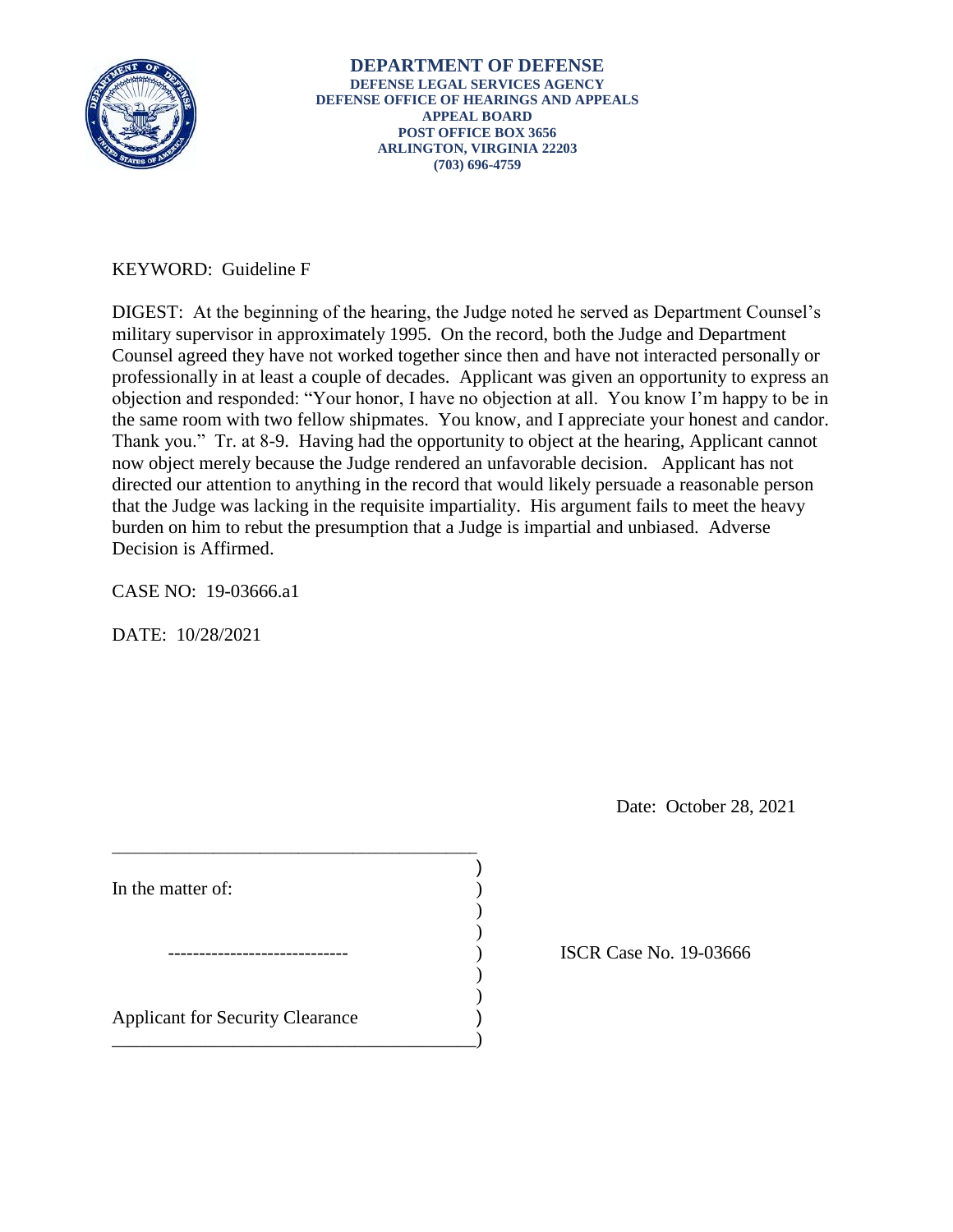#### **APPEAL BOARD DECISION**

### **APPEARANCES**

### **FOR GOVERNMENT**  James B. Norman, Esq., Chief Department Counsel

#### **FOR APPLICANT**  *Pro se*

 The Department of Defense (DoD) declined to grant Applicant a security clearance. On February 6, 2020, DoD issued a statement of reasons (SOR) advising Applicant of the basis for that decision—security concerns raised under Guideline F (Financial Considerations) of DoD Directive 5220.6 (Jan. 2, 1992, as amended) (Directive). Applicant requested a hearing. On July 19, 2021, after the hearing, Administrative Judge Robert Tuider denied Applicant's request for a security clearance. Applicant appealed pursuant to Directive  $\P$ [E3.1.28 and E3.1.30.

 he had three bankruptcy filings. In responding to the SOR, Applicant admitted ten of the SOR allegations with explanations and denied the others. The Judge found against Applicant on each SOR allegation. The Judge concluded that Applicant presented insufficient evidence to mitigate The SOR alleged that Applicant had 15 delinquent debts totaling about \$43,500 and that the alleged security concerns.

 Applicant raised the following issues on appeal: whether the Judge's decision is unfair because it does not address a Federal law, regulations, and policies on race, age discrimination, the financial industry; whether the Judge was biased; and whether the Judge's decision was arbitrary, capricious, or contrary to law. Consistent with the following, we affirm the Judge's and diversity; whether the Judge erred in failing to address unfair practices involving minorities in decision.

### Discrimination Issues

 Applicant's appeal brief raises two discrimination issues. First, he contends the Judge's decision violates DoD policy because it did not address the following: (1) Civil Rights Act of 1964, Pub. L. 88-352, (2) Executive Order 12067, Providing for Coordination of Federal Equal Opportunity Programs, (3) DoD Directive 1020.02E, Diversity Management and Equal Opportunity in the DoD, (4) DoD Directive 5500.11, Nondiscrimination in Federally Assisted Programs, (5) DoD Instruction 1020.05, DoD Diversity and Inclusion Management Program, (6) Implications of Racial/Ethnic and Gender Diversity, (7) DoD Board on Diversity and Inclusion Report, Recommendation to Improve Racial and Ethnic Diversity and Inclusion in the U.S. Military, and (8) DoD Directive 5220.6. (identified above as the Directive)  $\parallel$  6.3.3. Applicant contends these authorities and policies are relevant to his case. We interpret this assignment of error as Applicant claiming the Judge's decision is contrary to law. *See, e.g.*, ISCR Case No. ISCR 02-20115 at 2 (App. Bd. Jul. 29, 2005)(the Board will consider whether the Judge's decision Military Leadership Diversity Commission, Issue Paper #23, Military Occupations and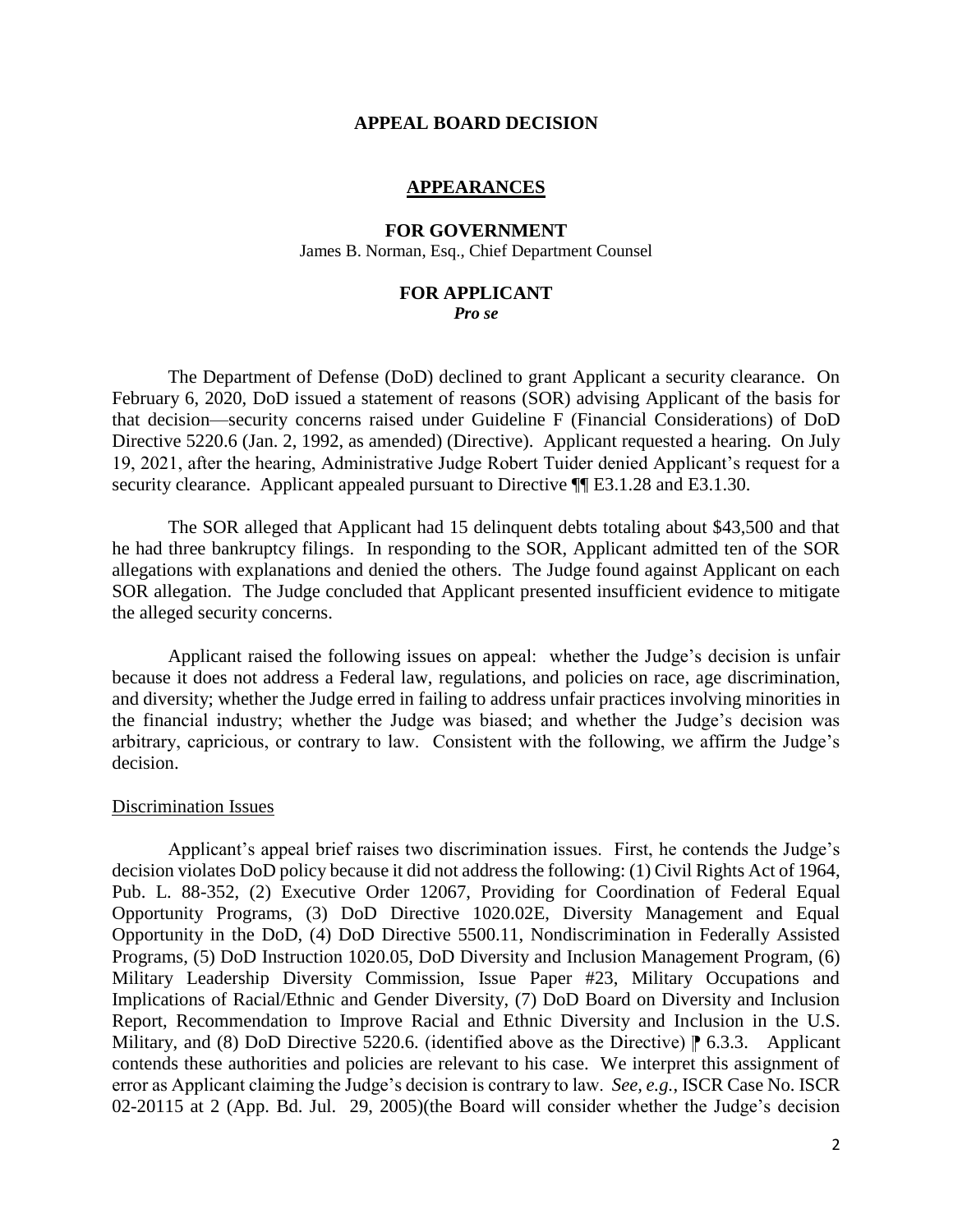contravenes the provisions of Executive Order 10865, the Directive, or other applicable Federal law in determining if it is contrary to law.).

 The Appeal Board addresses the material issues raised by the parties to determine whether the Judge committed factual or legal error. Directive  $\P$  E3.1.32 – E3.1.32.3. There is no presumption of error below, and the appealing party must raise claims of error with specificity and 02-12199 at 2 (App. Bd. Aug. 8, 2005). Based on our review of Applicant's appeal brief, we are unable to discern the basis for his claim that the Judge violated DoD policy. His brief merely cites six of the above-listed authorities and policies and quotes provisions from the other two authorities, *i.e.*, the "Purpose" paragraphs in DoD Directive 1020.02E and DoD Instruction 1020.05 and the "Data Collection and Requirements" paragraph of the latter instruction. His brief does not explain how the cited authorities or the quoted provisions apply to his case. Beyond that, however, he does not identify any specific DoD requirement or policy the Judge supposedly violated. In short, this assignment of error fails for a lack of specificity. *See, e.g.*, ISCR Case No. 17-03372 at 2-3 (App. Bd. Oct. 19, 2018) (discussing the reasons why assignments of error must be set forth with identify how the Administrative Judge committed factual or legal error. *See, e.g.*, ISCR Case No. specificity). Applicant's assertions fail to establish the Judge's decision is contrary to law.

 Regarding the second discrimination issue in his brief, Applicant notes there are "non- ethnic friendly activities of the financial industry including credit reporting agencies, lending Americans, and Hispanic Americans." Appeal Brief at 1. If Applicant intended this statement to constitute an allegation of error, it fails because he did not assert, establish, or indicate how any of his financial problems alleged in the SOR were the result of, or impacted by, any unfair practices in the financial industry toward minorities. This assignment of error also fails for a lack of institutions and unfair practices to minorities in certain ethic (sic) group, i.e. Black/African specificity.

# Bias

 Applicant's brief raises the issue of the Judge's impartiality. He notes that the Judge served personal experience with unfair behavior. To the extent that he is claiming the Judge lacked impartiality or was biased against him, we do not find this argument persuasive. At the beginning of the hearing, the Judge noted he served as Department Counsel's military supervisor in approximately 1995. On the record, both the Judge and Department Counsel agreed they have not worked together since then and have not interacted personally or professionally in at least a couple honor, I have no objection at all. You know I'm happy to be in the same room with two fellow shipmates. You know, and I appreciate your honest and candor. Thank you." Tr. at 8-9. Having had the opportunity to object at the hearing, Applicant cannot now object merely because the Judge rendered an unfavorable decision. Applicant has not directed our attention to anything in the record that would likely persuade a reasonable person that the Judge was lacking in the requisite impartiality. His argument fails to meet the heavy burden on him to rebut the presumption that a with Department Counsel in the military and that he, having served in the military, has direct of decades. Applicant was given an opportunity to express an objection and responded: "Your Judge is impartial and unbiased. *See, e. g*., ISCR Case No. 18-02722 at 5 (App. Bd. Jan. 30, 2020).

# Weighing Evidence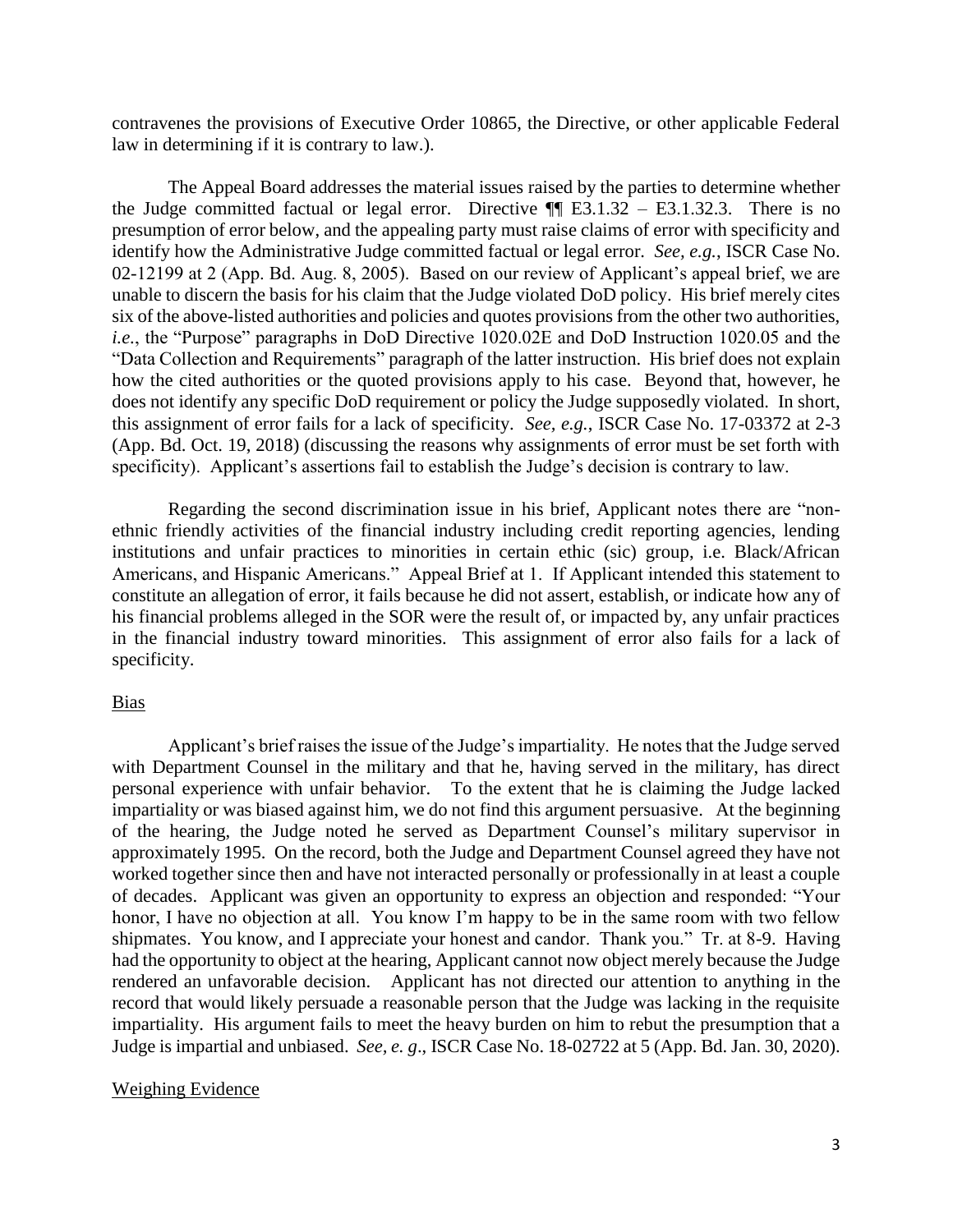Applicant argues the Judge's whole-person assessment is deficient. He points out, for example, that he has maintained a security clearance for 38 years without incident, notes he has honorably served our country with distinction, and highlights his character reference letter. These arguments amount to a disagreement with the Judge's weighing of the evidence and are not enough demonstrate that the Judge weighed the evidence in a manner that was arbitrary, capricious, or contrary to law. *See, e.g.*, ISCR Case No. 19-01400 at 2 (App. Bd. Jun. 3, 2020). He also notes that loss of his security clearance will disrupt his life. On this last point, the Directive does not permit us to consider the impact of an unfavorable decision. *See, e.g.*, ISCR Case No. 17-03024 at to rebut the presumption that the Judge considered all of the evidence in the record or to 3 (App. Bd. Jan. 9, 2020).

# Conclusion

 Applicant has failed to establish the Judge committed any harmful error. The Judge examined the relevant evidence and articulated a satisfactory explanation for the decision. The decision is sustainable on the record. "The general standard is that a clearance may be granted only when 'clearly consistent with national security.'" *Department of the Navy v. Egan*, 484 U.S. 518, 528 (1988). *See also*, Directive, Encl. 2, App. A ¶ 2(b): "Any doubt concerning personnel being considered for national security eligibility will be resolved in favor of national security."